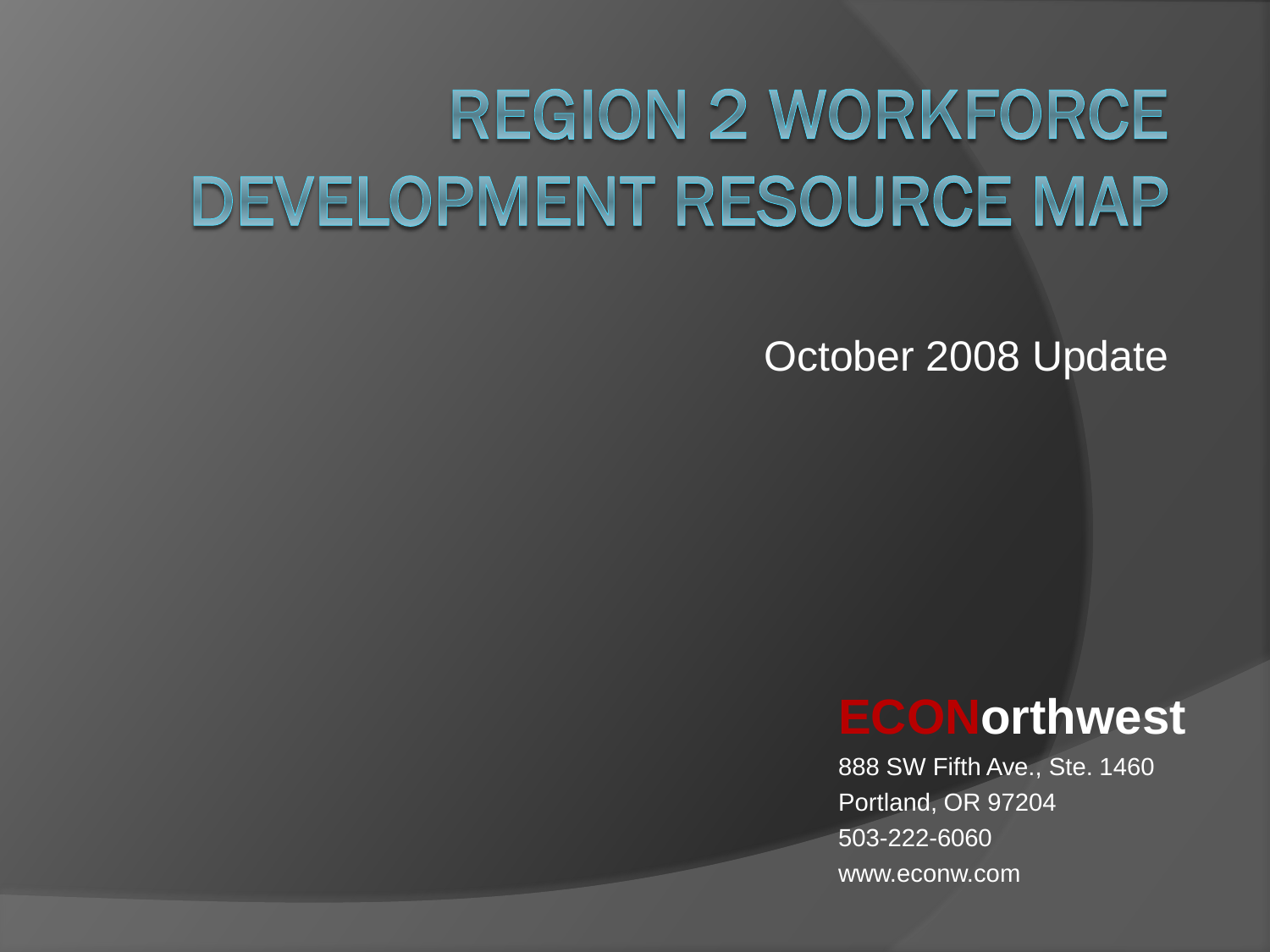# The Region 2 resource map

- ECONorthwest has inventoried FY 2006 and FY 2007 workforce development investments in Region 2.
- The resulting resource map identifies budgeted expenditures by type of service and funding source for programs that explicitly target workforce development
- The map *includes* information for about 80 service providers, including community colleges, government agencies, and nonprofits.
- The map *excludes* in-house training provided by businesses, most apprenticeship programs, general education expenditures, and cash benefits (e.g., TANF).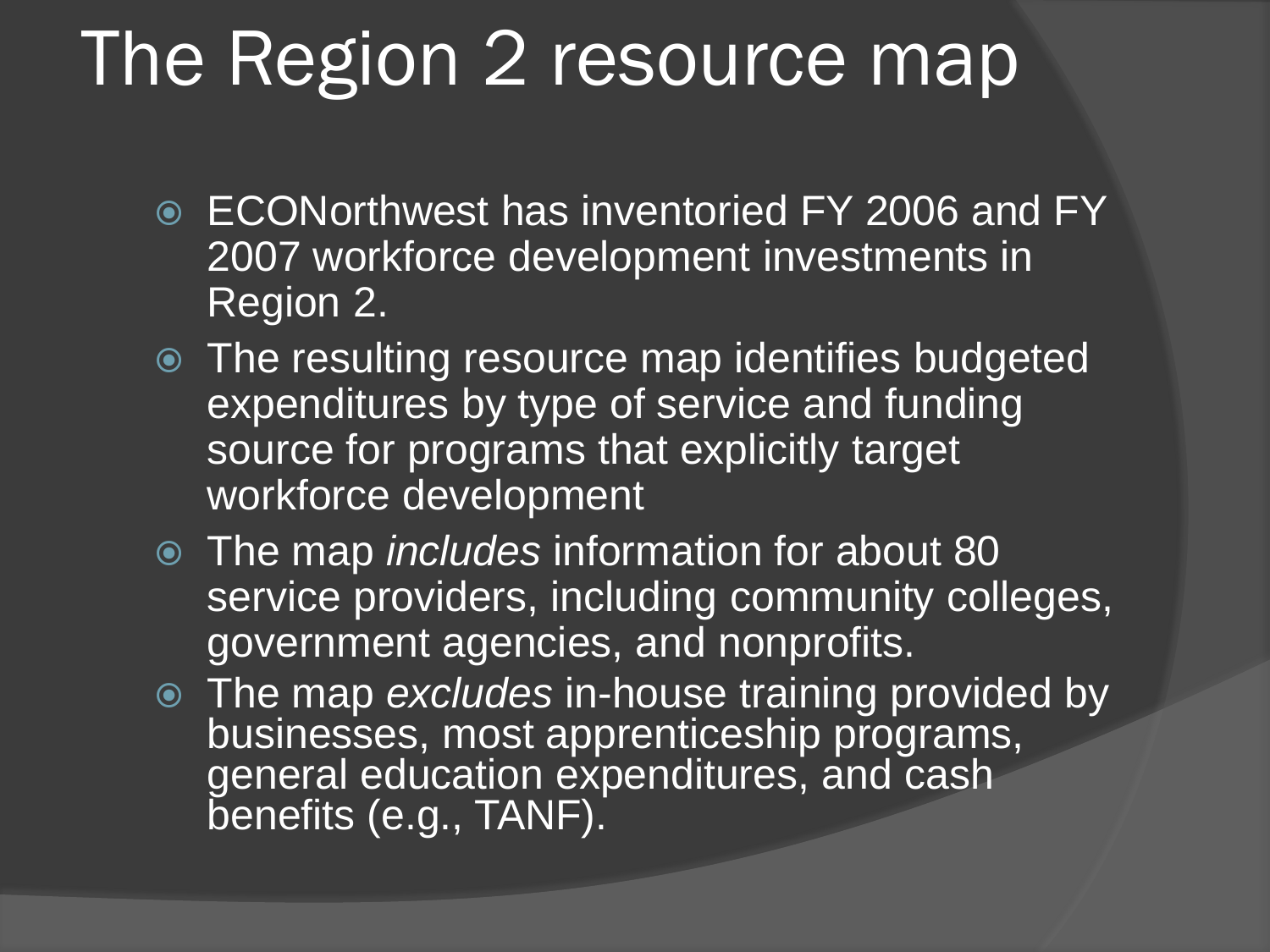### Workforce services pyramid

*Occupational*

*Training*

*Advanced Workplace Competencies*: Job search, ABE, GED, ESL, work readiness, work experience…

*Basic Academic and Workforce Readiness Skills:* Skill assessments, career counseling, portfolio development, HS diploma (youth)

*Stabilization Services:* Assistance related to housing, mental health, childcare,…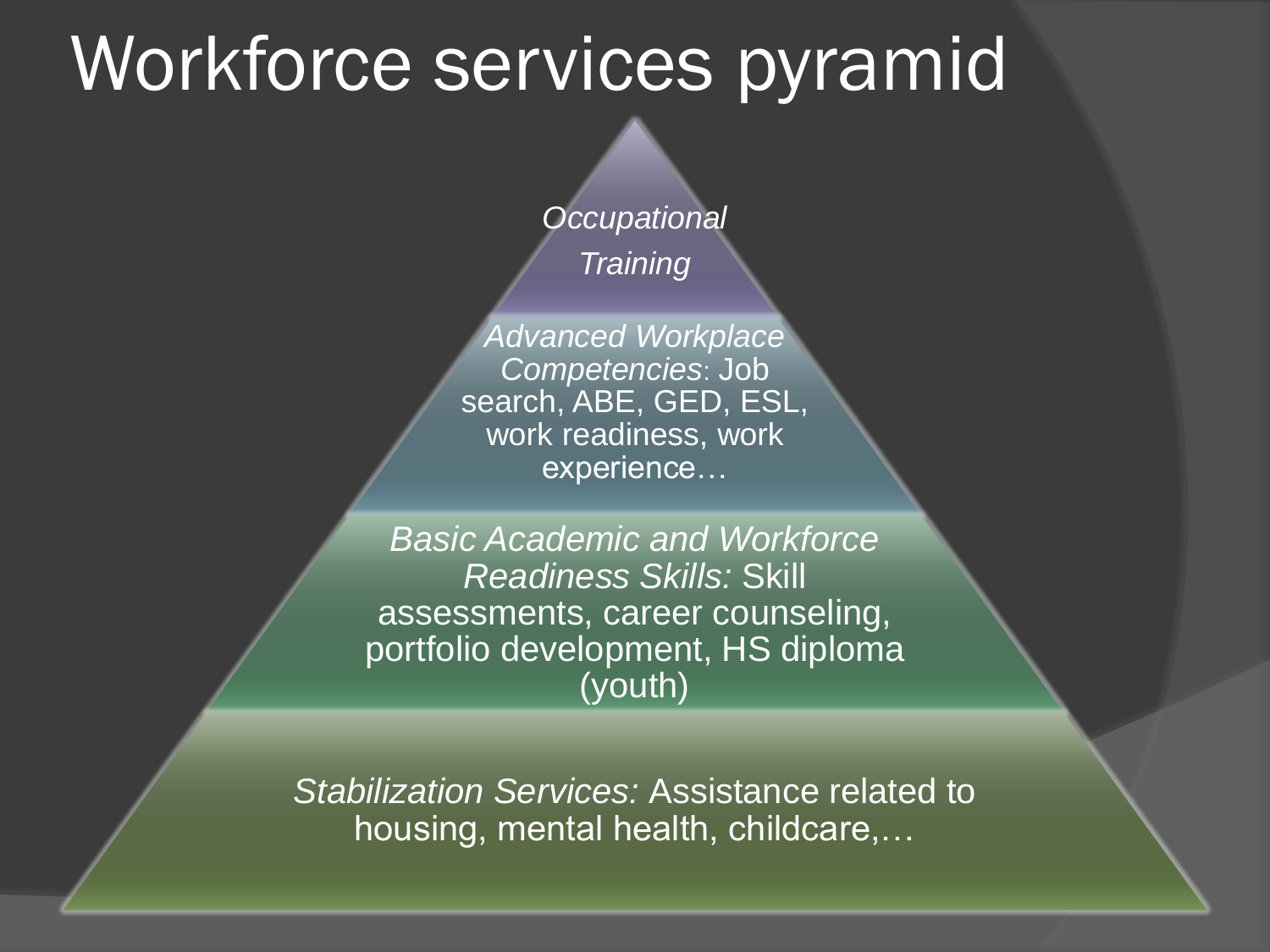# Region 2 Overview



 Workforce development investments were nearly identical, with the FY 06 total (\$150 million) sligh<u>tly hig</u>her than the FY07 total (\$149 million)

- The portfolio of revenue sources and service types also changed relatively little
- $\odot$  As in FY06, program services funded through WSI accounted for about 11 percent of the total regional investment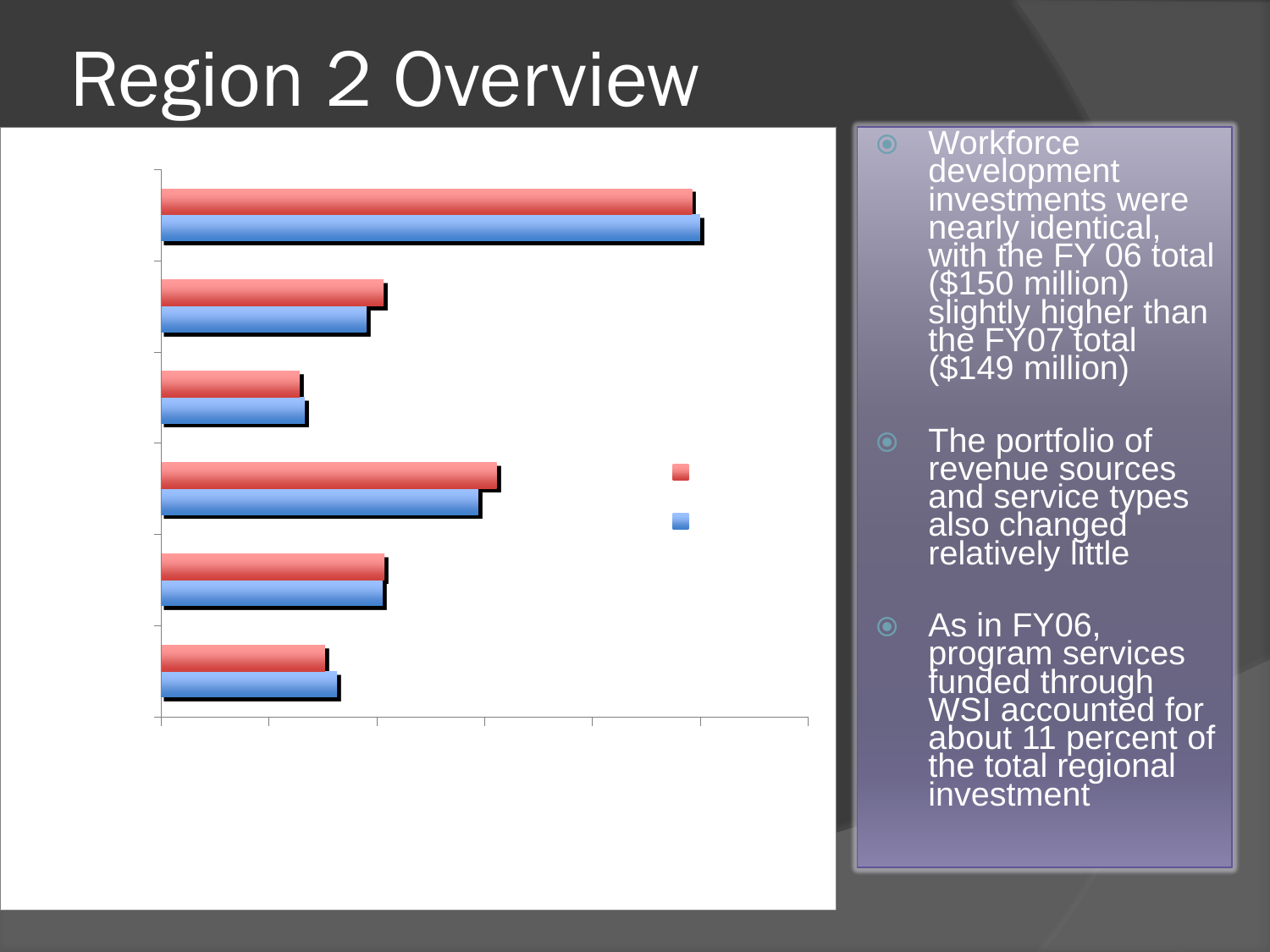# How big is a \$149 million workforce development system?

*Answer:* Similar in magnitude to TANF and Food stamp cash benefits disbursed during the same period, but equal to only 10% of Region 2 public K-12 expenditures during FY07.

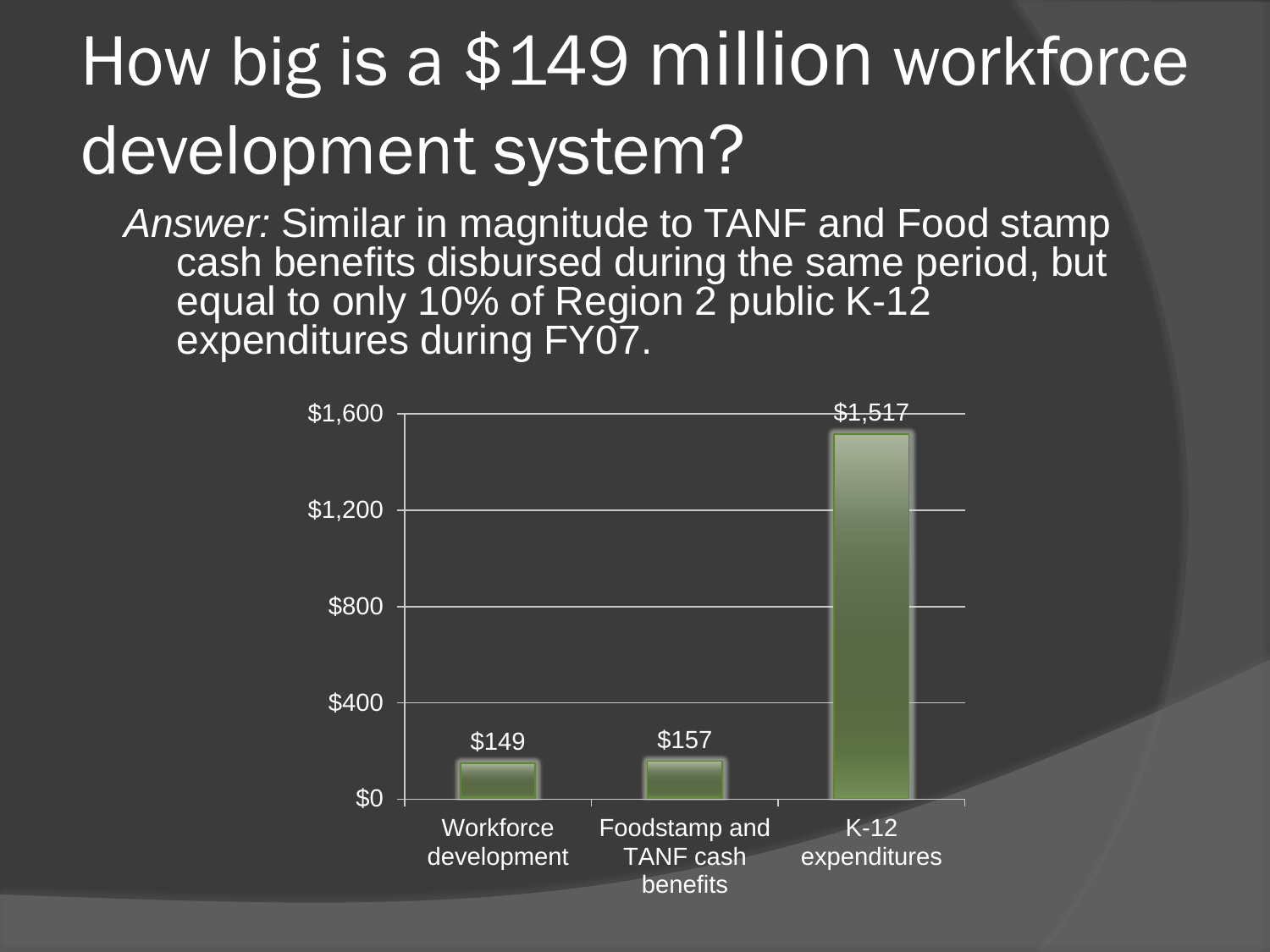# Region 2 revenue portfolio

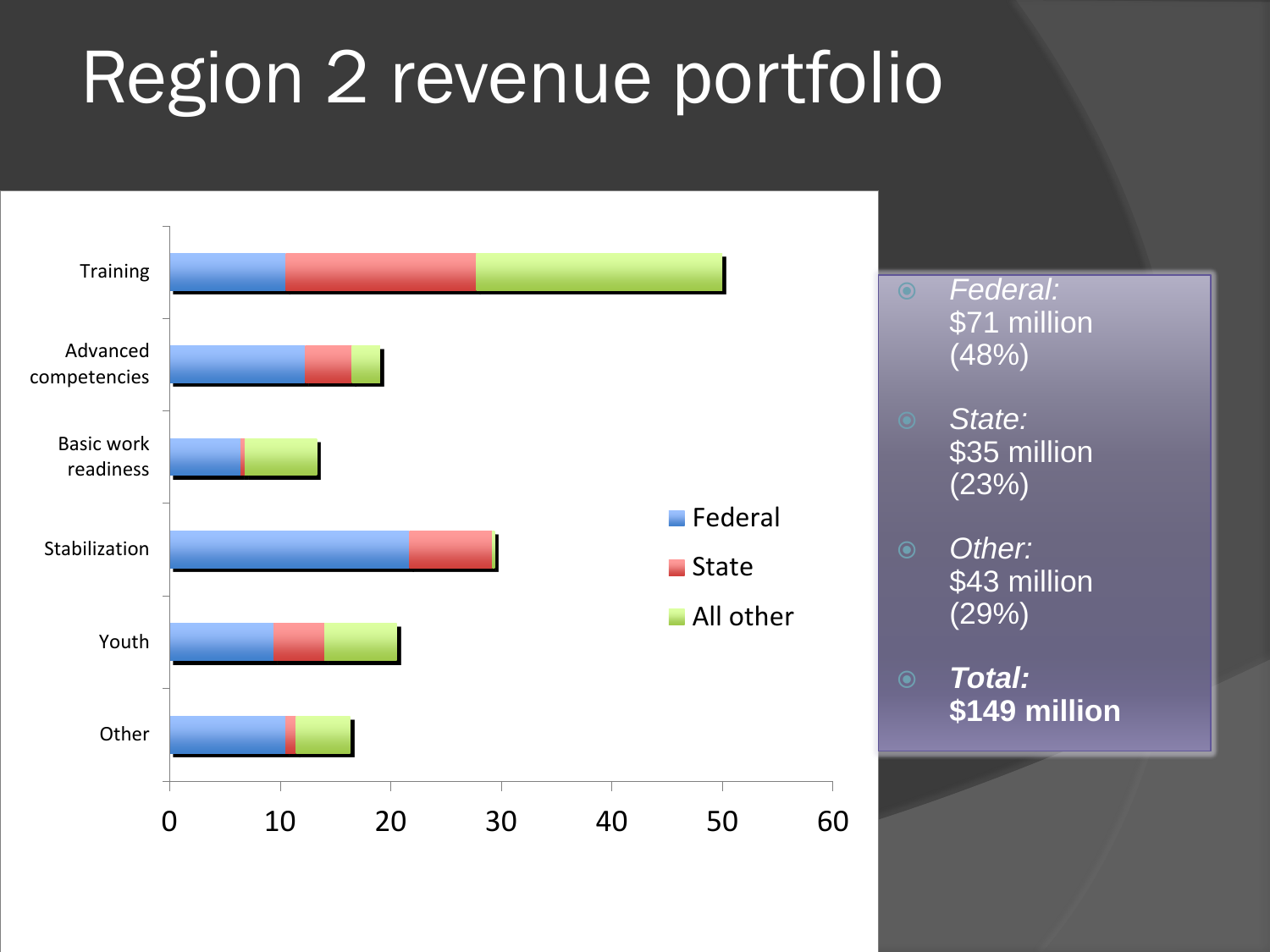# Future revenue prospects

Will the system's revenue portfolio keep up with anticipated need?

| Revenue growth                 |                                      |                          |
|--------------------------------|--------------------------------------|--------------------------|
| Revenue<br>Source              | <b>Estimated</b><br>annual<br>growth | Share of<br><b>Funds</b> |
| Federal                        | 2.6%                                 | 48%                      |
| State                          | 6.1%                                 | 23%                      |
| <b>Other</b>                   | 3.0%                                 | 29%                      |
| Implied annual revenue growth: |                                      |                          |
|                                | 3.5%                                 |                          |

#### Growth in need

Annual workforce growth 1.1% Annual service cost growth 3.0% Implied annual growth in need: **4.4%**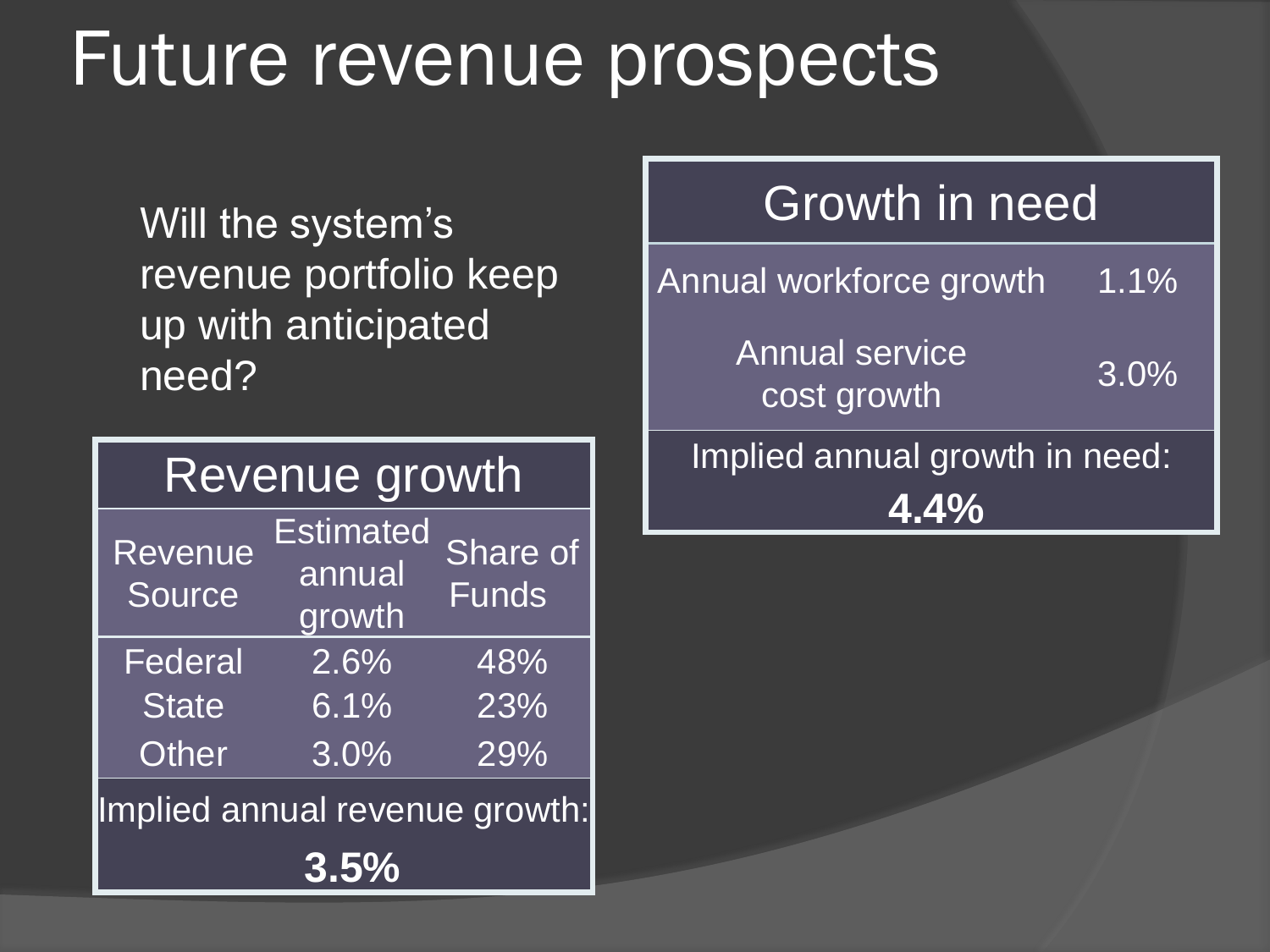# How big is a \$149 million workforce development system?

- Comparing the size of workforce development investments to the size of the targeted population gives another perspective.
- Target population candidates:
	- *Youth services*  Age 14-21, under 200% FPL (42,419)
	- *Basic work readiness*  Age 22-64, less than 200% FPL (189,023)
	- *Advanced competencies*  Age 22-64, less than 200% FPL, no high school diploma or GED (40,099)
	- *Occupational training*  Age 22-64, less than 200% FPL, high school diploma or better (148,924)

*Data source: Analysis of 2006 and 2007 American Community Survey data*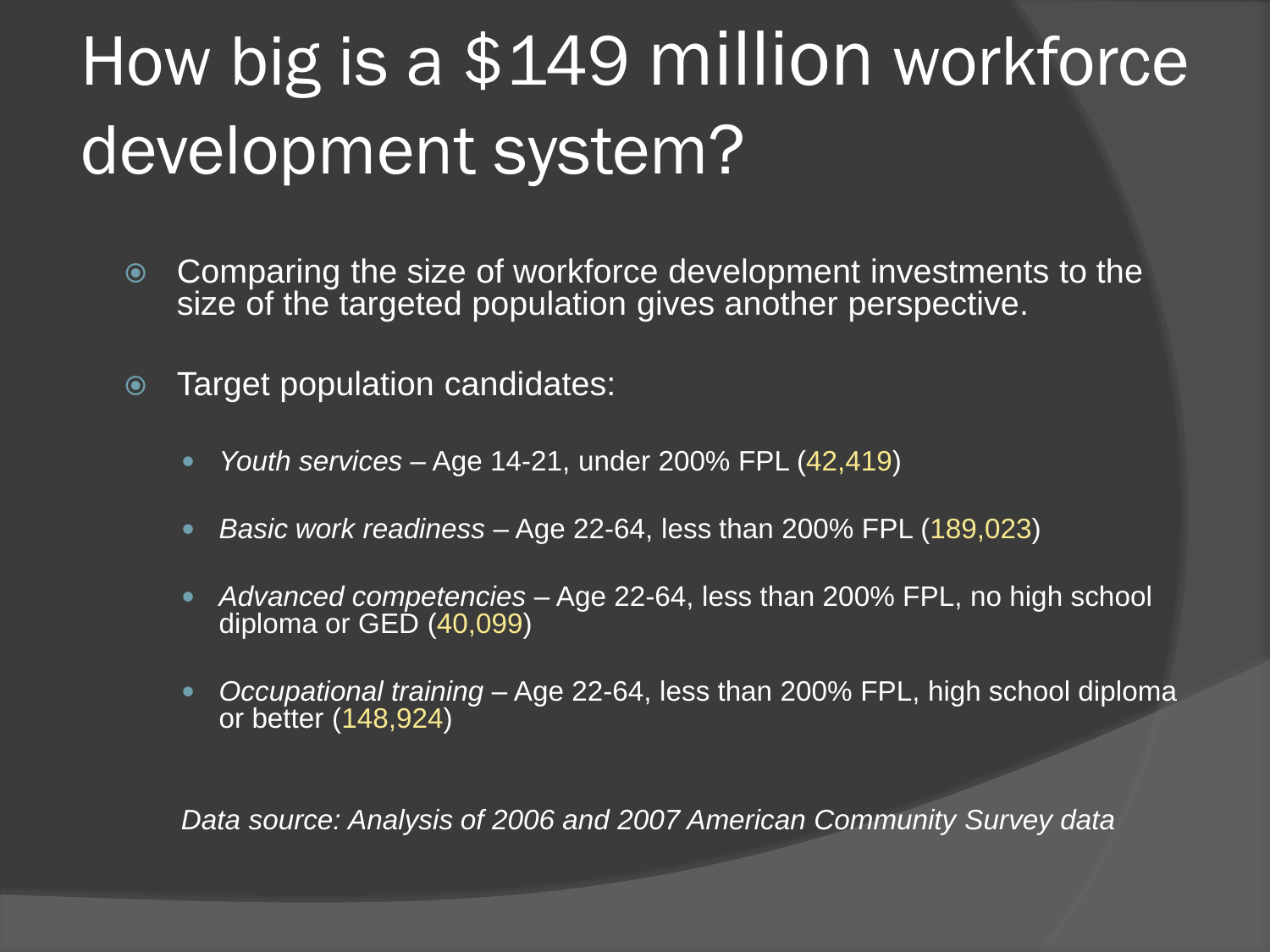# Investment per capita for target populations

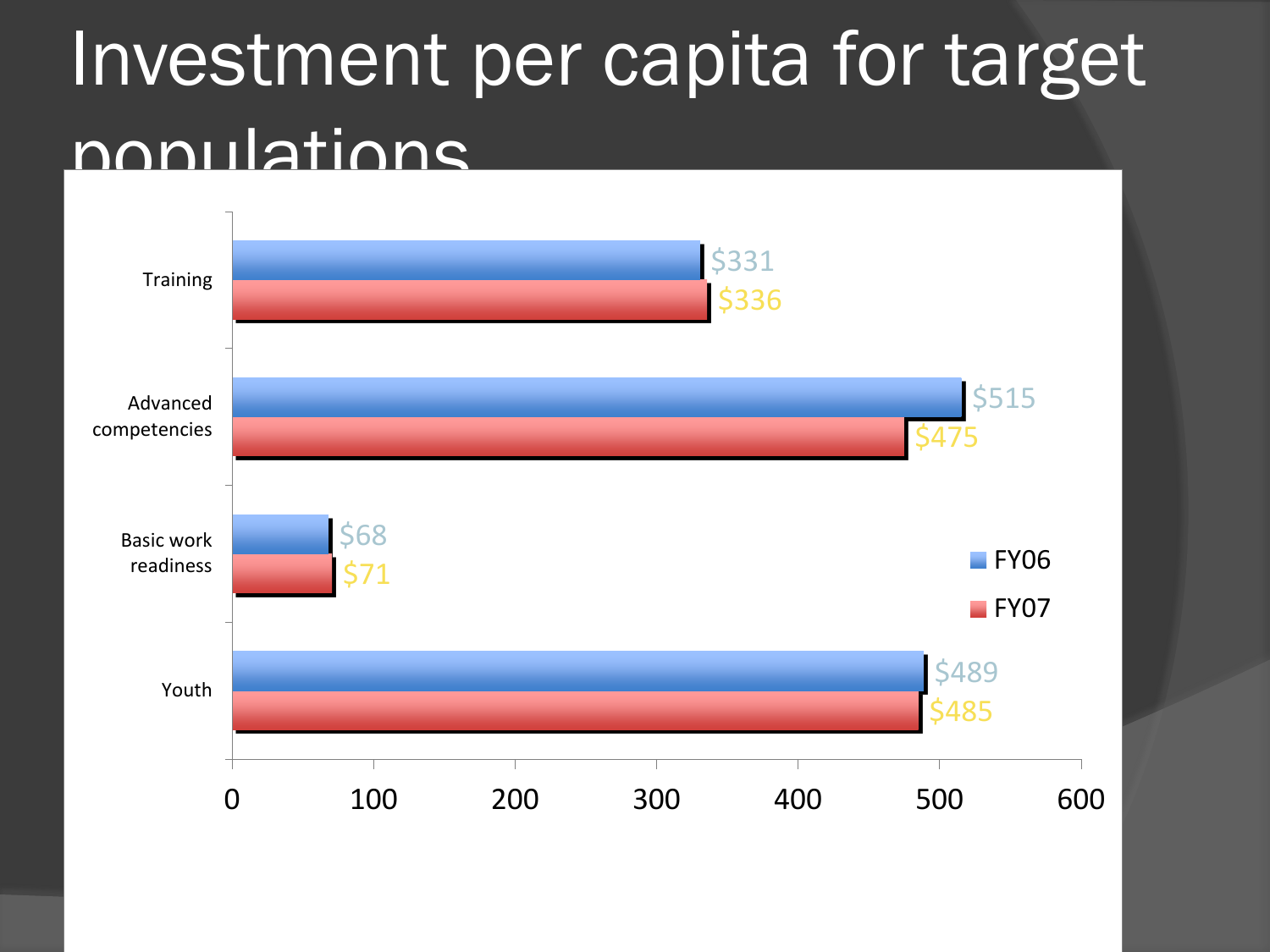#### How will demographic changes impact resource adequacy?

- Between 2000 and 2007, two of four target populations grew quickly relative to the population as a whole.
	- Training: 5% growth
	- Advanced: <1% growth
	- Basic work readiness: 4% growth
	- Youth: 1.5% growth

*Data source: Analysis of Census 2000 and 2006-2007 American Community Survey data*